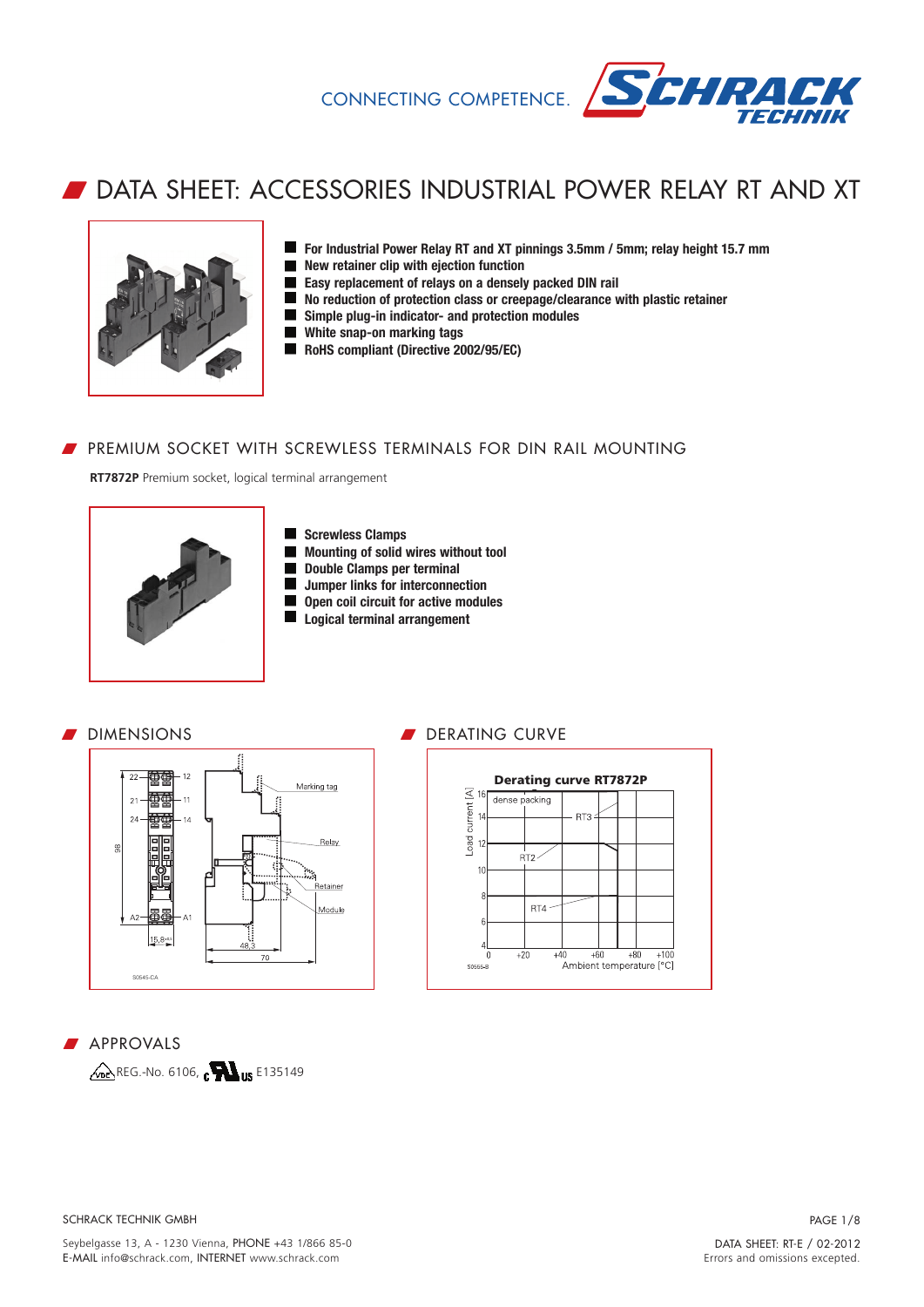

■ TECHNICAL DATA W HOW TO USE /

| <b>Technical Data</b>                                                                                                                                                                                                                            |                                                                                                                                                                                                                                                                                                                                                      | <b>PRECAUTIONS</b>                   |
|--------------------------------------------------------------------------------------------------------------------------------------------------------------------------------------------------------------------------------------------------|------------------------------------------------------------------------------------------------------------------------------------------------------------------------------------------------------------------------------------------------------------------------------------------------------------------------------------------------------|--------------------------------------|
|                                                                                                                                                                                                                                                  |                                                                                                                                                                                                                                                                                                                                                      |                                      |
| Rated current                                                                                                                                                                                                                                    | $2 \times 8$ A, 16A*)                                                                                                                                                                                                                                                                                                                                |                                      |
| Rated voltage / max. switching voltage AC                                                                                                                                                                                                        | 240 / 400 VAC                                                                                                                                                                                                                                                                                                                                        |                                      |
| Dielectric strength coil-contact circuit<br>open contact circuit<br>adiacent contact circuits                                                                                                                                                    | 5000 Vms<br>$1000 V_{rms}$<br>2500 Vms                                                                                                                                                                                                                                                                                                               |                                      |
| Clearance / creepage coil-contact circuit                                                                                                                                                                                                        | $\geq 10/10$ mm                                                                                                                                                                                                                                                                                                                                      |                                      |
| Material group of insulation parts                                                                                                                                                                                                               | Illa                                                                                                                                                                                                                                                                                                                                                 |                                      |
| Insulation to IEC 60664-1<br>Type of insulation coil-contact circuit<br>open contact circuit<br>adjacent contact circuits<br>Rated insulation voltage<br>Pollution degree                                                                        | reinforced<br>functional<br>functional<br>250 V<br>2                                                                                                                                                                                                                                                                                                 | 23.6<br>Yes                          |
| Rated voltage system<br>Overvoltage category                                                                                                                                                                                                     | 230 / 400 V<br>Ш                                                                                                                                                                                                                                                                                                                                     |                                      |
| RoHS-Directive 2002/95/EC                                                                                                                                                                                                                        | compliant                                                                                                                                                                                                                                                                                                                                            |                                      |
| Protection DIN 40050                                                                                                                                                                                                                             | <b>IP20</b>                                                                                                                                                                                                                                                                                                                                          |                                      |
| Ambient temperature range<br>for mounting/handling                                                                                                                                                                                               | $-20+70^{\circ}C$                                                                                                                                                                                                                                                                                                                                    |                                      |
| in operation                                                                                                                                                                                                                                     | $-40+70^{\circ}C$                                                                                                                                                                                                                                                                                                                                    |                                      |
| <b>Terminals</b>                                                                                                                                                                                                                                 | screwless                                                                                                                                                                                                                                                                                                                                            |                                      |
| Wire strip length                                                                                                                                                                                                                                | $12 \text{ mm}$                                                                                                                                                                                                                                                                                                                                      |                                      |
| Wire cross section<br>solid wire<br>with standard isolation (no oversize isolation)<br>stranded wire<br>without bootlace crimp<br>without bootlace crimp with standard isolation<br>with bootlace crimp<br>with bootlace crimp without isolation | $1 \times 0.75 / 1 / 1.5$ mm <sup>2</sup><br>$2 \times 0.75 / 1$ mm <sup>2</sup><br>$2 \times 1.5$ mm <sup>2</sup><br>$1 \times 0.75 / 1 / 1.5$ mm <sup>2</sup><br>$2 \times 0.75 / 1$ mm <sup>2</sup><br>$2 \times 1.5$ mm <sup>2</sup><br>$1 \times 0.75 / 1$ mm <sup>2</sup><br>$2 \times 0.75$ mm <sup>2</sup><br>$1 \times 1.5$ mm <sup>2</sup> | opening po<br>whe port<br>Yes<br>fes |
| or min 18 mm long<br>For stranded wires with braids 0.05 mm or smaller the use of bootlace crimps is recommended.<br>When using stranded wires without bootlace crimp the clamp must be opened during insertion.                                 |                                                                                                                                                                                                                                                                                                                                                      |                                      |
| Insertion cycles                                                                                                                                                                                                                                 | A(10)                                                                                                                                                                                                                                                                                                                                                |                                      |
| Max. Insertion Force total                                                                                                                                                                                                                       | 100 N                                                                                                                                                                                                                                                                                                                                                |                                      |
| Mounting distance                                                                                                                                                                                                                                | $\geq 0$ , dense packing                                                                                                                                                                                                                                                                                                                             |                                      |
| Weight                                                                                                                                                                                                                                           | 36g                                                                                                                                                                                                                                                                                                                                                  |                                      |
| Packaging unit                                                                                                                                                                                                                                   | 10 pcs                                                                                                                                                                                                                                                                                                                                               |                                      |
| *) For 1 pole relays (16 A) the relay terminals 11-21, 12-22 and 14-24 have to be bridged.<br>Not suitable for bistable relays with 2 coils!                                                                                                     |                                                                                                                                                                                                                                                                                                                                                      | S0653-A                              |
| Socket with screwless terminals for DIN rail mounting                                                                                                                                                                                            |                                                                                                                                                                                                                                                                                                                                                      |                                      |
| <b>Tyne</b>                                                                                                                                                                                                                                      | Order No.                                                                                                                                                                                                                                                                                                                                            |                                      |

| <i>lype</i>    |                                                                                                                     | Order No. |
|----------------|---------------------------------------------------------------------------------------------------------------------|-----------|
| <b>RT7872P</b> | Premium socket, logical terminal arrangement<br>Socket with screwless terminals, pinning 5 mm for DIN rail mounting | RT7872P   |
|                |                                                                                                                     |           |

### **Accessories for RT7872P**

| Ivpe            |                                           | Order No.      |
|-----------------|-------------------------------------------|----------------|
| <b>RT17017</b>  | Plastic retaining clip, relay height 15.7 | RT17017        |
| <b>XT17017</b>  | Plastic retaining clip, relay height 25.5 | XT17017        |
| <b>RT170P1</b>  | Jumper link, max load 12 A                | <b>RT170P1</b> |
| <b>YRT16040</b> | Marking tag                               | YRT16040       |



Jumper link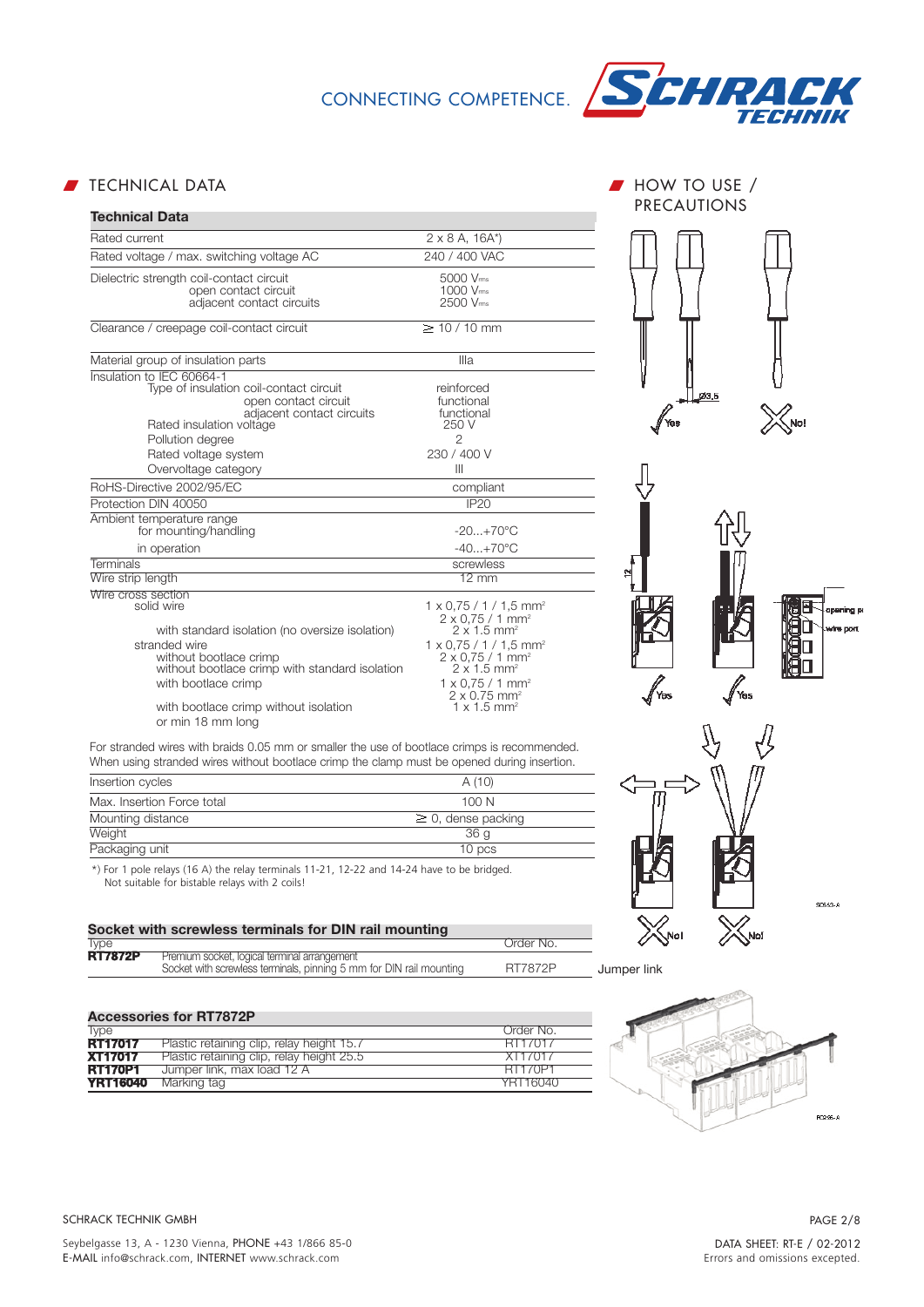**Din-rail socket with logical setup of connections (input/output)**



# SOCKET WITH SCREW-TYPE TERMINALS FOR DIN RAIL MOUNTING

 $\blacksquare$  $\blacksquare$  $\blacksquare$  $\blacksquare$ 

**YRT78624** Socket with screw-type terminals, pinning 3.5 mm for DIN rail mounting **YRT78626** Socket with screw-type terminals, pinning 5 mm for DIN rail mounting, logical terminal arrangement

> **High quality rising clamp terminals Captive combination terminal screws Jumper bars for interconnection**



#### **DIMENSIONS**



**YRT78725** Socket with screw-type terminals, pinning 5 mm for DIN rail mounting, conventional terminal arrangement



#### **Conventional terminal arrangement**

#### DIMENSIONS

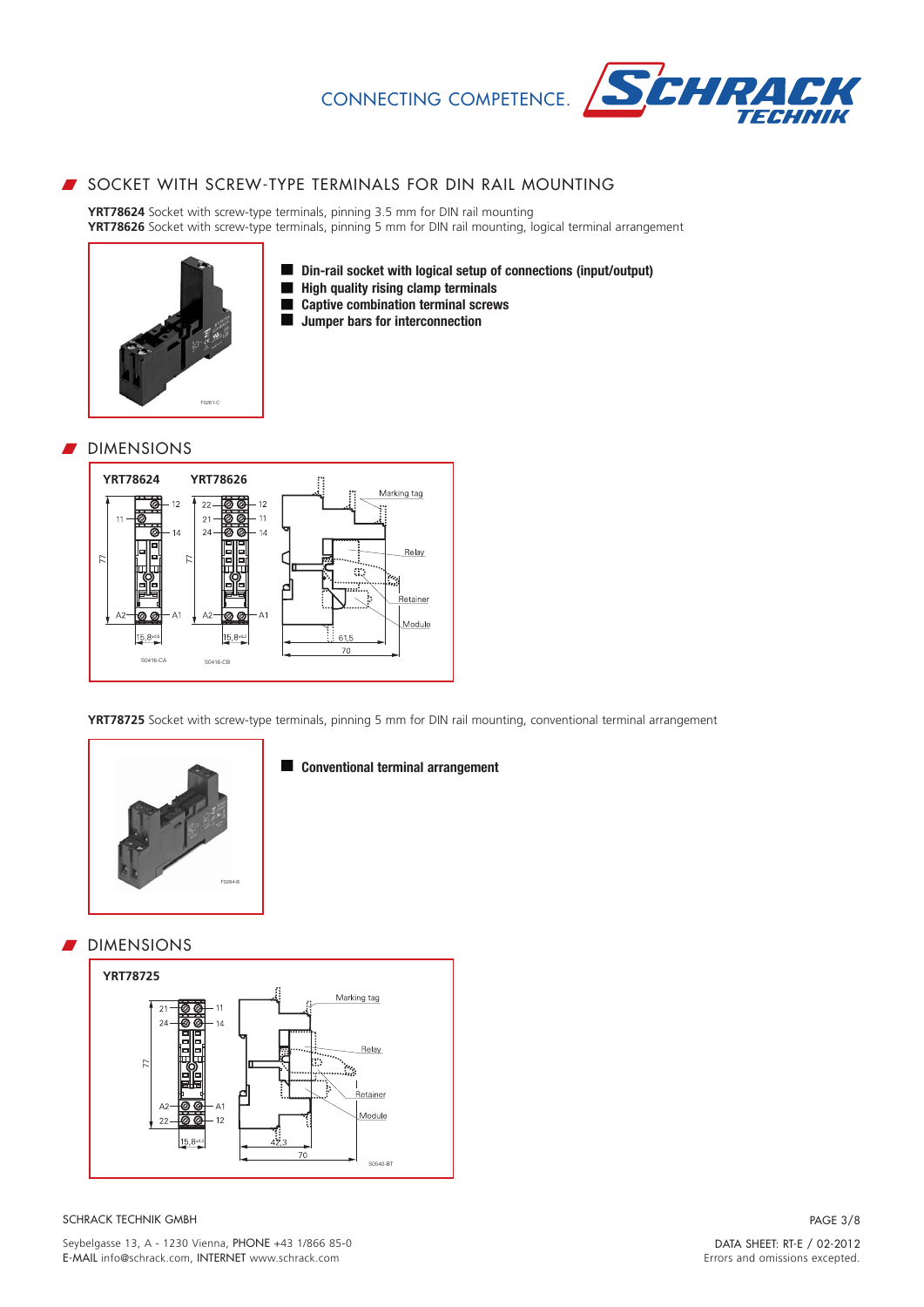

# DERATING CURVES







# **APPROVALS**



# $\blacksquare$  TECHNICAL DATA

| <b>Technical Data</b>                                                                                                                                                                                                     | YRT78624 / YRT78626 / YRT78725                                                                             |
|---------------------------------------------------------------------------------------------------------------------------------------------------------------------------------------------------------------------------|------------------------------------------------------------------------------------------------------------|
| Rated current                                                                                                                                                                                                             | 12 A, $2 \times 8$ A, 16 A $*$ )                                                                           |
| Rated voltage / max. switching voltage AC                                                                                                                                                                                 | 240 / 400 VAC                                                                                              |
| Dielectric strength coil-contact circuit<br>open contact circuit<br>adjacent contact circuits                                                                                                                             | 5000 Vms / 5000 Vms / 4000 Vms<br>1000 Vms / 1000 Vms / 1000 Vms<br>2500 Vms / 2500 Vms / 2500 Vms         |
| Clearance / creepage coil-contact circuit                                                                                                                                                                                 | $\geq$ 10/10 mm / $\geq$ 10/10 mm / $\geq$ 4.7/4.7 mm                                                      |
| Material group of insulation parts                                                                                                                                                                                        | Illa                                                                                                       |
| Insulation to IEC 60664-1<br>Type of insulation coil-contact circuit<br>open contact circuit<br>adjacent contact circuits<br>Rated insulation voltage<br>Pollution degree<br>Rated voltage system<br>Overvoltage category | reinforced / reinforced / basic<br>functional<br>functional<br>250 V<br>$\overline{2}$<br>230 / 400 V<br>Ш |
| RoHS-Directive 2002/95/EC                                                                                                                                                                                                 | compliant                                                                                                  |
| Protection DIN 40050                                                                                                                                                                                                      | <b>IP20</b>                                                                                                |
| Ambient temperature range<br>for mounting/handling<br>in operation                                                                                                                                                        | $-20+70^{\circ}$ C<br>$-40+70^{\circ}C$                                                                    |
| Terminals                                                                                                                                                                                                                 | screw                                                                                                      |
| Terminal screw torque acc. IEC 61984<br>max.                                                                                                                                                                              | $0.5$ Nm<br>0,7 Nm                                                                                         |
| Wire cross section<br>single wire<br>fine wire<br>with bootlace crimp (DIN 46228/1)                                                                                                                                       | $2 \times 2,5$ mm <sup>2</sup><br>$2 \times 2.5$ mm <sup>2</sup><br>$2 \times 1.5$ mm <sup>2</sup>         |
| Insertion cycles                                                                                                                                                                                                          | A(10)                                                                                                      |
| Max. Insertion Force total                                                                                                                                                                                                | 100 N                                                                                                      |
| Mounting distance                                                                                                                                                                                                         | $\geq$ 0, dense packing                                                                                    |
| Weight                                                                                                                                                                                                                    | 36 <sub>g</sub>                                                                                            |
| Packaging unit                                                                                                                                                                                                            | 10 pcs                                                                                                     |

Not suitable for bistable relays with 2 coils!

\*) For 1 pole relays (16 A) the relay terminals 11-21, 12-22 and 14-24 have to be bridged.

For 1 pole relays (12 A) the relay terminals 11-12-14 have to be connected to the socket terminals 21-12-24.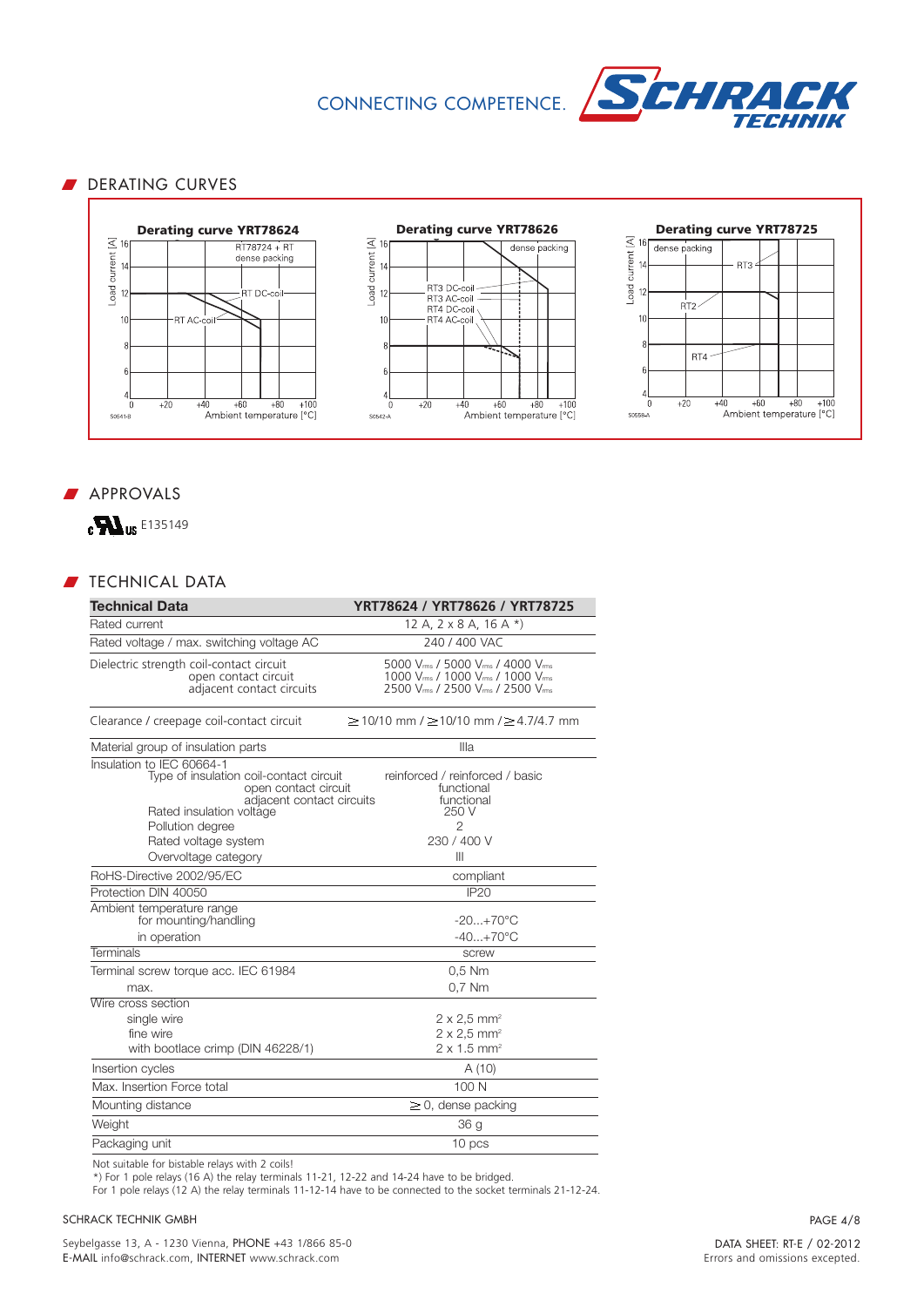

| Socket with screw-type terminals for DIN rail mounting |                                                                                                               |           |  |
|--------------------------------------------------------|---------------------------------------------------------------------------------------------------------------|-----------|--|
| Type                                                   |                                                                                                               | Order No. |  |
| <b>YRT78624</b>                                        | Socket with screw-type terminals,<br>pinning 3.5 mm for DIN rail mounting,<br>logical terminal arrangement    | YRT78624  |  |
| <b>YRT78626</b>                                        | Socket with screw-type terminals,<br>pinning 5 mm for DIN rail mounting,<br>logical terminal arrangement      | YRT78626  |  |
| <b>YRT78725</b>                                        | Socket with screw-type terminals,<br>pinning 5 mm for DIN rail mounting,<br>conventional terminal arrangement | YRT78725  |  |

| Accessories for YRT78624, YRT78626, YRT78725 |                                                                |           |  |
|----------------------------------------------|----------------------------------------------------------------|-----------|--|
| <b>Type</b>                                  |                                                                | Order No. |  |
| <b>RT17017</b>                               | Plastic retaining clip, relay height 15.7                      | RT17017   |  |
| <b>XT17017</b>                               | Plastic retaining clip, relay height 25.5                      | XT17017   |  |
| <b>RT170R8</b>                               | Jumper bar, max load 12 A for connection of up to 8 RT sockets | BT170B8   |  |
| <b>YRT16040</b>                              | Marking tag                                                    | YRT16040  |  |

# **MARKING TAGS WEIGHT A MARKING TAGS**



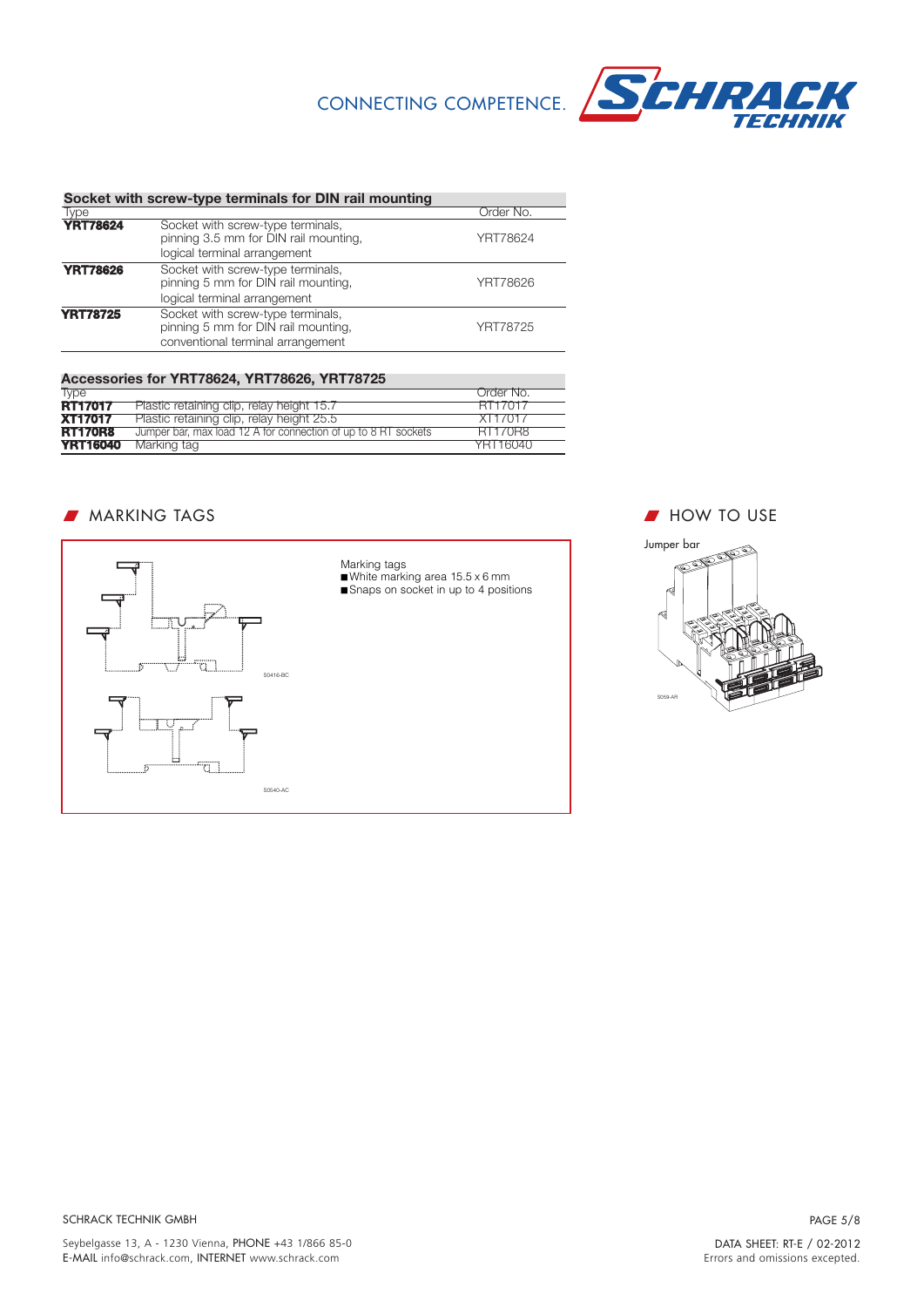

# **EXECT:** LED- AND PROTECTION MODULES FOR YRT78624, YRT78626, YRT78725



#### Easy insertion of module into the socket

Wiring in parallel to the coil

| Type             |                  |                                                       | Order No. |
|------------------|------------------|-------------------------------------------------------|-----------|
| YMFDG230         | <b>EM09</b>      | Protection diode (standard, A1+, A2-)                 | YMFDG230  |
| <b>YMRCW024</b>  | <b>EM02</b>      | RC-network 660 VAC                                    | YMRCW024  |
| <b>YMRCW030</b>  | EM <sub>03</sub> | RC-network 110230 VAC                                 | YMRCW030  |
| <b>YMVAW024</b>  | EM <sub>04</sub> | Varistor 24 VAC                                       | YMVAW024  |
| YMVAW030         | <b>EM05</b>      | Varistor 230 VAC                                      | YMVAW230  |
| LED              |                  |                                                       |           |
| <b>YMLRD024A</b> | EM <sub>18</sub> | red LED $624$ VDC w. prot.diode (std, $A1+$ , $A2-$ ) | YMLRD024A |
| <b>YMLGD024</b>  | <b>EM12</b>      | green LED 624 VDC w. prot.diode (std, A1+, A2-)       | YMLGD024  |
| <b>YMLRD024</b>  | EM08             | red LED 624 VDC w. prot. diode (A1-, A2+)             | YMLRD024  |
| <b>YMLRA024</b>  | EM <sub>07</sub> | red LED 624 VDC/VAC                                   | YMLRA024  |
| <b>YMLGA024</b>  | <b>EM11</b>      | green LED 624 VDC/VAC                                 | YMLGA024  |
| <b>YMLRW230</b>  | EM <sub>06</sub> | red LED 110230 VAC                                    | YMLRW230  |
| <b>YMLGW230</b>  | EM <sub>10</sub> | green LED 110230 VAC                                  | YMLGW230  |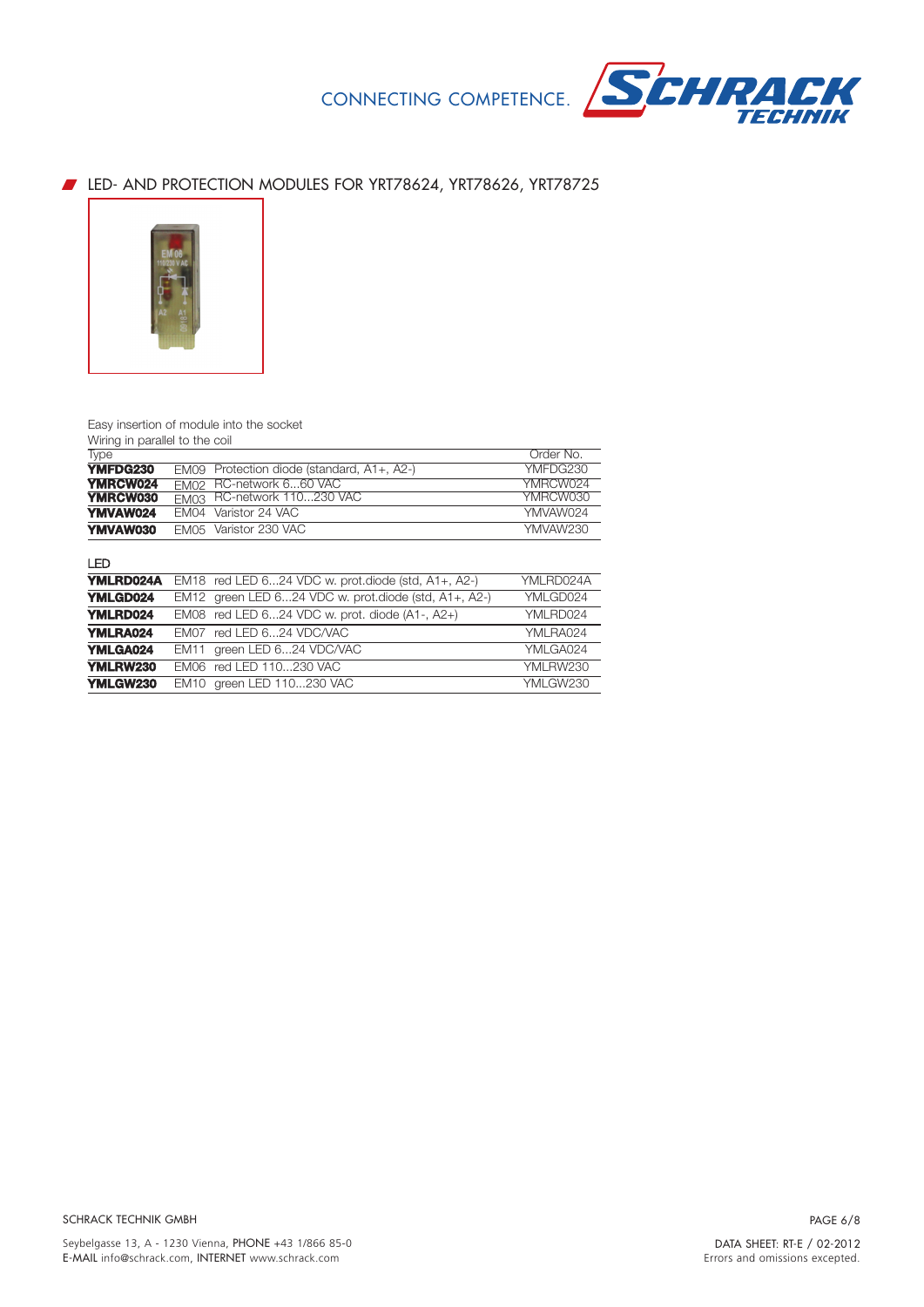

# SOCKETS FOR PCB MOUNT RP78601/602

**RP78601** Socket with PCB terminals, pinning 3.5 mm



#### **RP78602** Socket with PCB terminals, pinning 5 mm



# DERATING CURVES



#### **APPROVALS**